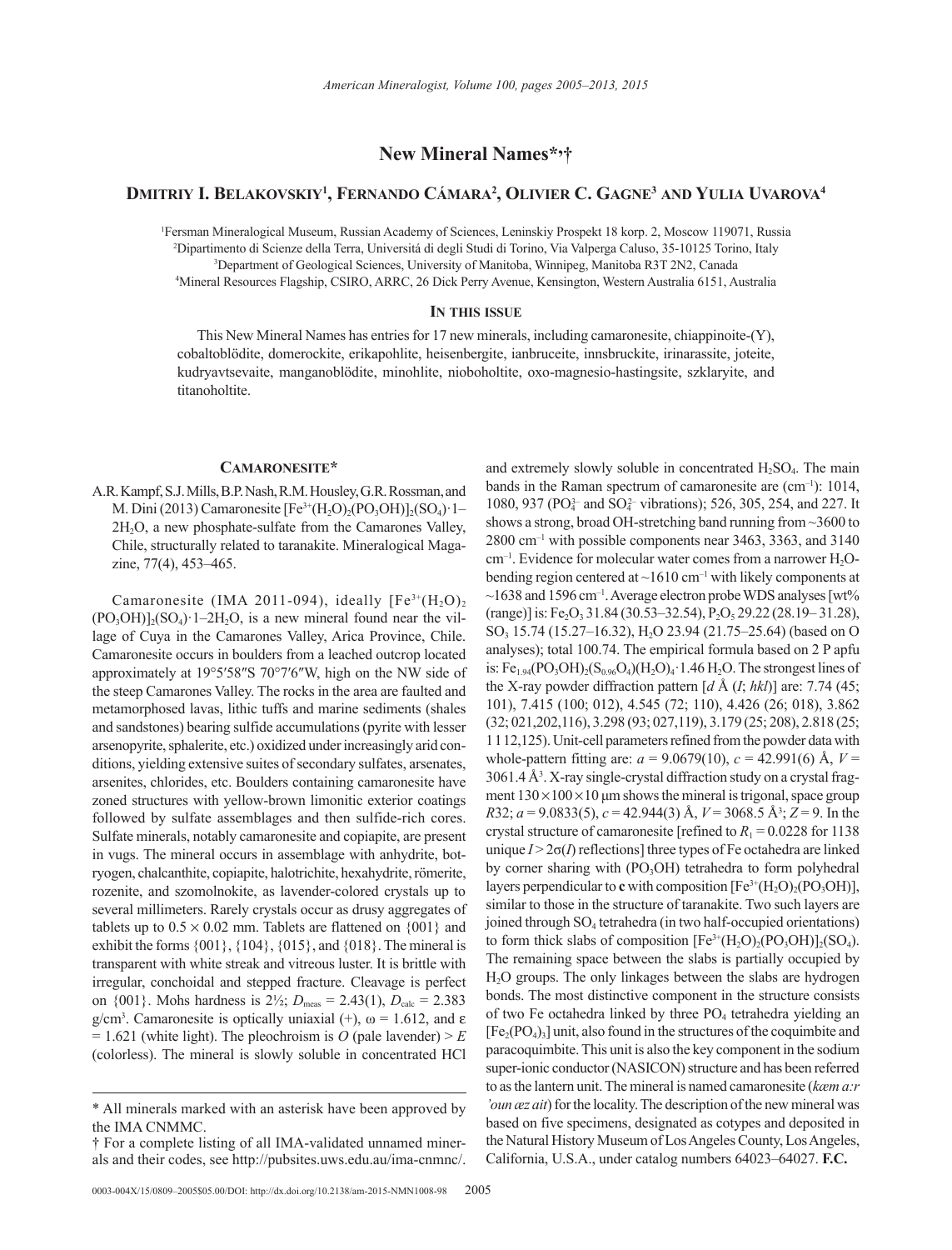## **Chiappinoite-(Y)\***

A.R. Kampf and R.M. Housley (2015) Chiappinoite-(Y),  $Y_2Mn(Si_3O_7)_4$ , a new layer silicate found in peralkaline syenitic ejecta from the Água de Pau volcano, Azores. European Journal of Mineralogy, 27(1), 91–97.

Chiappinoite-(Y) (IMA 2014-040), ideally  $Y_2Mn(Si_3O_7)_4$ , was discovered at the Água de Pau volcano (Fogo volcano), Sãn Miguel Island, Azores District, Portugal. The mineral was found in a single fragment of ejectum, 15 cm in diameter, in the exposed river bed of the Ribeira Grande near the locality "Lombadas" (37.775333N, 25.458644W). The mineral was named in honour of Luigi Chiappino (b. 1950), an eminent distinguished mineral collector of Milan, Italy. Chiappinoite-(Y) was found in peralkaline syenitic ejecta produced by plinian eruptions, where it occurs in vugs, in friable matrix composed mainly of albite, quartz, and aegirine, and is associated with astrophyllite, dalyite, elpidite, fluornatropyrochlore, and kentbrooksite. Chiappinoite-(Y) is transparent and colorless, has vitreous luster and white streak. The new mineral forms thin to thick prismatic crystals, up to 1 mm long, elongated on [100] with blunt, chisel-like terminations. The crystal forms observed are {100}, {010}, {001}, {110}, and {001}. Chiappinoite-(Y) does not fluoresce under UV excitation, is brittle, has irregular fracture and perfect cleavage on {001}. Mohs hardness is ca. 6;  $D_{\text{meas}} = 3.09(2)$ ,  $D_{\text{calc}} = 3.073$  g/cm<sup>3</sup>. The mineral does not react in concentrated HCl,  $H_2SO_4$ , and HNO<sub>3</sub>. It is optically biaxial (–),  $\alpha$  = 1.590,  $\beta$  = 1.598, and  $\gamma$  = 1.598 (white light)°;  $2V_{\text{meas}} = 24(1)$ ° and  $2V_{\text{calc}} = 25.4$ °;  $X = c$ ,  $Y = b$ ,  $Z = a$ . The mineral is non-pleochroic and does not display dispersion. The averaged 6 point WDS electron probe analyses on 2 crystals gave [wt% (range)]: Na2O 0.30 (0.14–0.49), CaO 1.33 (1.09–1.50), MnO 4.12  $(3.78-4.62)$ , FeO 0.59  $(0.36-0.86)$ , Y<sub>2</sub>O<sub>3</sub> 12.43  $(11.82-13.22)$ ,  $La_2O_3$  1.07 (0.71–1.59), Ce<sub>2</sub>O<sub>3</sub> 2.84 (2.11–3.67), Pr<sub>2</sub>O<sub>3</sub> 0.34  $(0.27-0.38)$ , Nd<sub>2</sub>O<sub>3</sub> 1.35 (1.18–1.56), Sm<sub>2</sub>O<sub>3</sub> 0.47 (0.34–0.64), Gd<sub>2</sub>O<sub>3</sub> 1.12 (0.91–1.43), D<sub>y<sub>2</sub>O<sub>3</sub> 1.70 (1.41–1.93), Er<sub>2</sub>O<sub>3</sub> 1.39</sub>  $(1.22-1.56)$ , Yb<sub>2</sub>O<sub>3</sub> 1.03  $(0.91-1.16)$ , SiO<sub>2</sub> 68.76  $(68.31-69.34)$ , total 98.84. The empirical formula calculated on the basis of 28 O apfu is  $(Y_{1.17}Ce_{0.18}Dy_{0.10}Na_{0.10}Nd_{0.09}Er_{0.08}La_{0.07}Gd_{0.07}Yb_{0.06}Sm_{0.03}$  $Pr_{0.02}$ <sub>21.97</sub>(Mn<sub>0.61</sub>Ca<sub>0.25</sub>Fe<sub>0.09</sub>)<sub>20.95</sub>Si<sub>12.07</sub>O<sub>28</sub>. The strongest lines of the X-ray powder diffraction pattern are [*d* Å (*I*%; *hkl*)]: 9.84 (90; 002), 4.129 (52; 024), 3.977 (48; 114), 3.544 (100; 211,042,202), 3.203 (48; 222), 2.999 (71; 044,204), 2.478 (67; 310,046,206), and 2.065 (57; 048,262,208,165,172,325,066). The crystal structure of chiappinoite-(Y) was solved by direct methods and refined to  $R_1 = 2.55\%$ . The mineral is orthorhombic, *Ibam*,  $a = 7.5549(3)$ , *b* = 15.2342(5), *c* = 19.6418(14) Å, *V* = 2260.6 Å3 , and *Z* = 4. The crystal structure of chiappinoite-(Y) is based on three-tetrahedrathick silicate layers that consist of three components. The central component of each layer is sinuous batisite-like chain extending along the **a** axis. The chains are linked through four-membered silicate rings along the **b** axis. This results in three-tetrahedra-thick silicate layers that contain four- and six-membered rings. There are two sites, dominantly occupied by Y and Mn, in between the silicate layers, and these sites link the layers along the **c** axis. The structure of chiappinoite-(Y) is similar to crystal structures of synthetic PrNa $Si_6O_{14}$  and NdNa $Si_6O_{14}$ . Five cotype specimens are deposited in the collections of the Mineral Sciences Department, Natural History Museum of Los Angeles County. **Yu.U.**

#### **Domerockite\***

P. Elliott, U. Kolitsch, A.C. Willis, and E. Libowitzky (2013) Description and crystal structure of domerockite,  $Cu<sub>4</sub>(AsO<sub>4</sub>)$  $(AsO<sub>3</sub>OH)(OH)<sub>3</sub>·H<sub>2</sub>O$ , a new mineral from the Dome Rock Mine, South Australia. Mineralogical Magazine, 77(4), 509–522.

Domerockite (IMA 2009-016), ideally  $Cu<sub>4</sub>(AsO<sub>4</sub>)(AsO<sub>3</sub>OH)$  $(OH)$ <sub>3</sub> H<sub>2</sub>O, is a new mineral from the Dome Rock Mine, South Australia, which is situated in Lower Proterozoic metasediments of the Willyama Complex on the northern flank of an east–west striking range. Copper ore-bodies are interpreted as being hypergene in origin, and to have formed at intermediate temperatures from ascending waters related to the invasion of the metasediments by granite intrusives. A suite of secondary arsenate minerals is formed as late-stage supergene minerals under low-temperature conditions, where Cu and As were provided as a result of weathering of sulfide ore minerals, principally chalcopyrite, chalcocite, and arsenopyrite. The Dome Rock Mine is the type locality of hylbrownite. Domerockite is associated with other arsenates, including cobaltaustinite, agardite-(Y), arseniosiderite, clinoclase, erythrite, lavendulan, metazeuneite, olivenite, scorodite, and smolyaninovite. Domerockite is found as equant, short prismatic or tabular crystals up to  $0.3 \times 0.2$  mm, which and are generally arranged in subparallel intergrowths. Major crystal forms are  $\{100\}$ ,  $\{010\}$ , and  $\{001\}$ , and minor:  $\{0\overline{1}1\}$ ,  $\{0\overline{1}2\}$ , and  $\{212\}$ . Domerockite is translucent and bluish green colored, with a pale green streak. It has a vitreous luster and displays no fluorescence under UV irradiation. The mineral is brittle with an uneven fracture, a Mohs hardness of ~3. Calculated densities are 4.48 and 4.44 g/cm<sup>3</sup>, based on the empirical chemical formula and the simplified formula derived from the structure refinement, respectively. Optically domerockite is biaxial (–),  $\alpha = 1.798(4)$ ,  $\beta = 1.814(4)$ ,  $\gamma = 1.817(4)^\circ$ ,  $2V_{\text{calc}} = 46^\circ$ ; pleochroism is very weak with *X* pale greenish yellow, *Y* greenish blue, *Z* greenish blue; absorption *X*  $Y = Z$  (orientation is uncertain). The main bands in the Raman spectrum of domerockite are related to vibrations AsO<sub>4</sub> tetrahedra (cm<sup>-1</sup>): 875, 850, 822, and 808 ( $v_1$  and  $v_3$  modes); 478 and 445 ( $v_4$  modes); 390 and 360 ( $v_2$  modes). Remaining bands below 650 cm–1 are attributed to Cu–O stretching and lattice vibrations. Only two weak O–H stretching vibrations at  $\sim$ 3235 and 3420 cm<sup>-1</sup> are observed in the Raman spectrum. FTIR spectrum shows two bands at 3232 and 3425 cm<sup>-1</sup>, which are attributed to OH stretching vibrations, and a low-intensity, broad band centered at  $\sim$ 1660 cm<sup>-1</sup> that can be attributed to H–O–H bending of the  $H_2O$  groups. The average of 14 electron probe WDS analysis [wt% (range)] is: CuO 52.04 (51.30–53.36), ZnO 0.78 (0.42–1.51), BaO 0.11 (0.06–0.18), As<sub>2</sub>O<sub>5</sub> 37.67 (36.68–38.65), P<sub>2</sub>O<sub>5</sub> 0.32 (0.24–0.43), SiO<sub>2</sub> 0.24  $(0.12-0.35)$ , H<sub>2</sub>O 8.84 (by difference), total 100.00. The empirical formula calculated on the basis of 12 O pfu is  $(Cu_{3.94}Zn_{0.06})_{24.00}$  $H_{0.91}(As_{1.97}P_{0.03}Si_{0.02})_{\Sigma2.02}O_8(OH)_{3.00}H_2O$ . The strongest lines of the X-ray powder diffraction pattern [*d* Å (*I*%; *hkl*)] are: 4.716 (30; 101,002,111), 3.697 (25; 121), 3.605 (30; 120,121), 3.119 (60;  $12\overline{1}$ , 3.073 (100;  $1\overline{2}\overline{1}$ ), 2.856 (40; 02 $\overline{2}$ ,030), 2.464 (50; 212,1 $\overline{1}$ 3), 2.443 (40; 014). Unit-cell parameters refined from the powder data with whole-pattern fitting are:  $a = 5.381(5)$ ,  $b = 8.964(6)$ , *c* = 9.842(6) Å, α = 75.25(5), β = 83.55(6), γ = 79.96(6)°, *V* = 450.9 Å<sup>3</sup>. An optically homogeneous crystal  $0.12 \times 0.08 \times 0.06$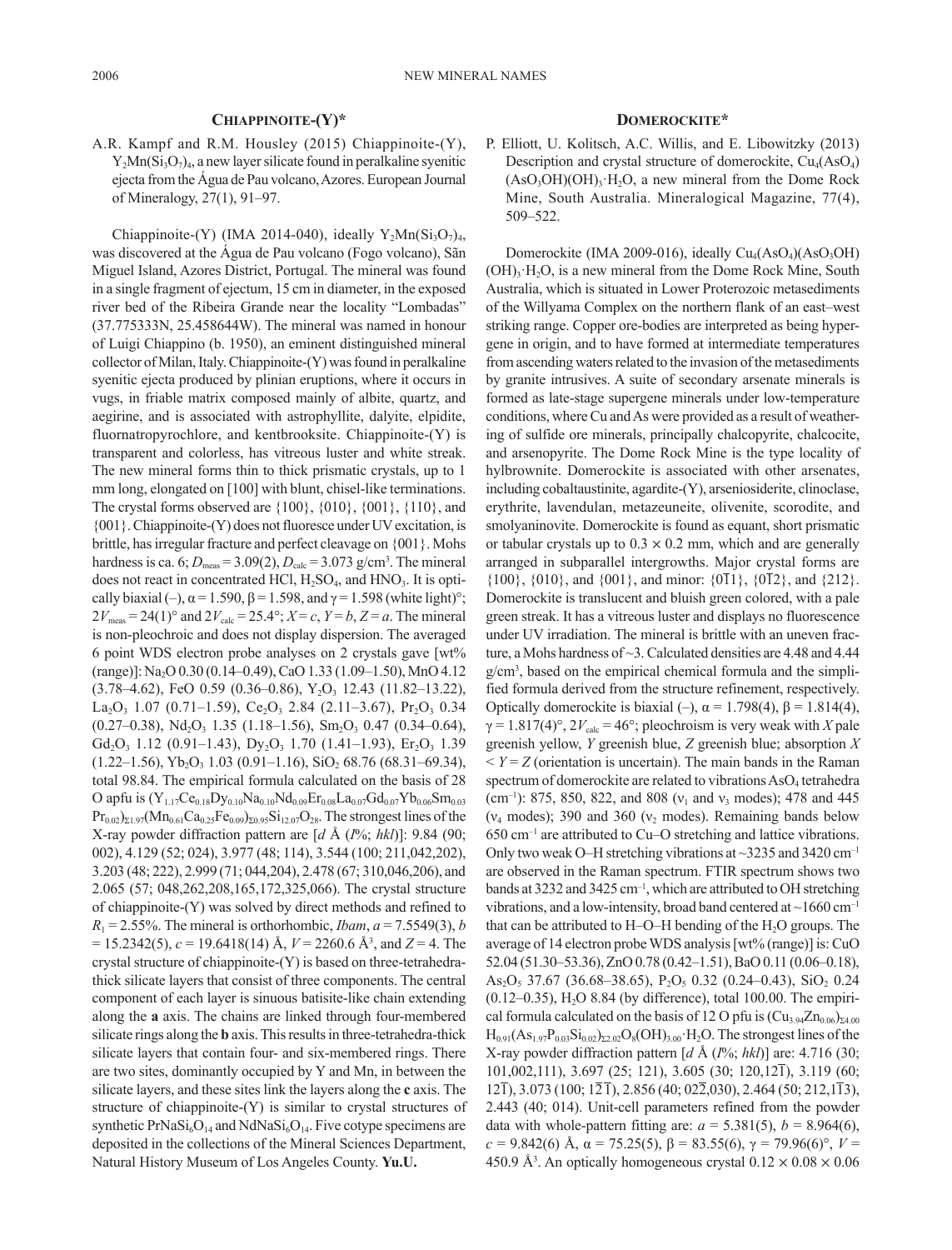mm was used for a single-crystal study, yielding a triclinic symmetry, space group  $P\overline{1}$ ,  $a = 5.378(11)$ ,  $b = 8.962(18)$ ,  $c = 9.841(2)$ Å,  $\alpha$  = 75.25(3),  $\beta$  = 83.56(3),  $\gamma$  = 79.97(3)°,  $V$  = 450.5 Å<sup>3</sup>, Z = 2. The crystal structure was solved by direct methods and refined to  $R_1 = 7.44\%$  using 2164  $[F \geq 4\sigma(F)]$  reflections. The structure comprises [Cu $\phi$ 4] ( $\phi$  = O, OH) chains of Cu $\phi_6$  edge-sharing, distorted octahedra that extend along  $[10\overline{1}]$  and are decorated by AsO4 tetrahedra to form sheets in the (010) plane. Dimers of edgesharing  $[CuO<sub>4</sub>(OH)(H<sub>2</sub>O)]$  octahedra share corners with dimers of edge-sharing  $[CuO_4(OH)]$  square pyramids to form zigzag chains that extend along [101]. The chains lie between and link to the sheets by sharing corners of octahedra, square pyramids, and tetrahedra to form a heteropolyhedral framework. The name is for the locality. The type specimen is housed in the collection of the Department of Mineralogy, South Australian Museum, Adelaide, South Australia. **F.C.**

### **Erikapohlite\***

J. Schlüter, T. Malcherek, B. Mihailova, and G. Gebhard (2013) The new mineral erikapohlite, Cu<sub>3</sub>(Zn,Cu,Mg)<sub>4</sub>Ca<sub>2</sub>(AsO<sub>4</sub>)<sub>6</sub>∙2H<sub>2</sub>O, the Ca-dominant analog of keyite, from Tsumeb, Namibia. Neues Jahrbuch für Mineralogie Abhandlungen, 190/3, 319–325.

The new mineral erikapohlite (IMA 2010-090), ideally  $Cu_3(Zn,Cu,Mg)_4Ca_2(AsO_4)_6·2H_2O$ , the Ca-dominant analog of keyite, was discovered in the specimen purchased at the Tsumeb Mine, Namibia. It was previously mentioned as an unknown Ca-Cu-Zn-As mineral GS 5 (Cebhard 1999). Erikapohlite is a supergene mineral formed by alteration of tennantite-rich ore on level 44 in the oxidized zone of the Tsumeb mine, a dolostone-hosted, hydrotermal polymetallic ore deposit. It occurs in the seams up to 0.7 mm wide of very thin lamellar microcrystals in granular quartz and closely associated with lammerite, conichalcite, unknown amorphous Zn-Fe-Cu-(Mg-Ca) arsenate, and unidentified phase structurally related to lavendulan. Erikapohlite is deep blue, transparent with a pale blue streak and vitreous luster. Hardness, density, and optical properties were not obtained due to small grain size;  $D_{\text{calc}} = 4.55$  g/cm<sup>3</sup> and the calculated mean refractive index is 1.78. The mineral does not fluoresce in UV light. The Raman spectrum is similar to that of keyite. The scattering below  $1000 \text{ cm}^{-1}$  is dominated by internal and external AsO<sub>4</sub> vibrations, while the the peaks near 3000 and 1500 cm<sup>-1</sup> are related to O-H stretching and H-O-H bond bending, respectively. The slight difference in the relative intensities compare to keyite is likely due to orientation effects. The peak near  $3170 \text{ cm}^{-1}$  might be related to surface and/or interstitial  $H_2O$ . The average of 155 electron probe WDS analysis [wt% (range)] is CuO 22.42 (17.71–33.35), ZnO 14.45 (3.42–20.14), CaO 8.21 (6.25–8.89), MgO 2.21  $(0.09-6.77)$ , FeO 0.03  $(0-0.34)$ , As<sub>2</sub>O<sub>5</sub> 51.02  $(47.29-54.77)$ , H2O (by difference) 1.66, total 100.00. No other elements with *Z* > 8 were detected. The empirical formula based on 26 O apfu is  $Cu_{3}(Zn_{2.48}Cu_{0.93}Mg_{0.77}Fe_{0.01})_{\Sigma4.19}Ca_{2.04}As_{6.20}O_{24.71}$  1.29H<sub>2</sub>O. Small zones in erikapohlite are Mg- or Cu-dominant, representing not yet described new mineral species. Single-crystal X-ray study could not be performed due to the lack of suitable crystals. The powder X-ray data were obtained using synchrotron radiation (λ  $= 0.50$  Å) and indexed in monoclinic space group *C2/c* with the

unit-cell parameters refined to  $a = 12.6564(6)$ ,  $b = 12.7282(8)$ ,  $c = 6.9148(3)$  Å,  $\beta = 113.939(4)$ °,  $V = 1018.11$  Å<sup>3</sup>,  $Z = 2$ . The strongest lines of the powder XRD pattern [*d* Å (*I*%; *hkl*)] are: 3.304 (49; 112), 3.160 (32; 002), 2.892 (100; 400), 2.788 (40; 240), 2.764 (14; 40 $\overline{2}$ ), 1.728 (10; 54 $\overline{2}$ ), 1.650 (10; 42 $\overline{4}$ ). The weak peaks  $d = 4.77, 5.07,$  and 6.8 Å, which do not match this cell are likely belong to admixed mineral(s). The cell corresponds to that of keyite transformed to standard setting *C*2/*c* instead of *I*2/*a*. This cell choice reveals the relation of keyite structure to the structure of alluaudite-group arsenate nickenichite. Both structures based on a framework of chains of edge-sharing, distorted octahedra combined with isolated  $AsO<sub>4</sub>$ -tetrahedra. Within this framework two types of channels extend along [001]: channel I contains Na in nickenichite and is occupied by  $Cu^{2+}$  and  $H_2O$  in keyite. Channel II contains Ca and Cu in nickenichite, while in keyite it is only occupied by Cu atoms. The Rietveld refinement for erikapohlite based on keyite structure set in space group *C*2/*c* fit the composition  $Cu_{2.7}(Zn_3,Mg_{0.7})Ca_2(AsO_4)_6$  1.41H<sub>2</sub>O, which is close to the empirical formula of erikapohlite, considering that some Zn might be replaced by Cu. Contrary to Cd in the keyite structure, Ca in erikapohlite is 7-coordinated. Erikapohlite is named in honor of the famous mineral collector Erika Pohl (b. 1919) who donated in 2004 her (one of the world's best) private mineral collection of more than 40000 specimens to the Bergakademie Freiberg, Saxony, Germany, on the condition that it should be accessible to a broad public and scientifically supervised. As "terra mineralia" her collection is now on display in the Freudenstein Castle in the center of Freiberg. The type specimen has been deposited at the Mineralogical Museum, University of Hamburg, Germany. **D.B.**

#### **Reference cited**

Gebhard, G. (1999) Tsumeb—A unique mineral locality, 320 p. GG Publishing, Grossenseifen, Germany.

### **Heisenbergite\***

K. Walenta and T. Theye (2012) Heisenbergite, a new uranium mineral from the uranium deposit of Menzenschwand in the Southern Black Forest, Germany. Neues Jahrbuch für Mineralogie-Abhandlungen, 189/2, 117–123.

Heisenbergite (IMA 2010-076), a new uranyl oxyhydroxide, is the seventh new U mineral (after arsenovanmeerscheite, arsenuranospathite, joliotite, nielsbohrite, uranosilite, and uranotungstite) discovered in the Krunkelbach Valley near Menzenschwand in the Southern Black Forest, Baden Württemberg, Germany. It was first found in El Sherana Mine, South-Alligator-River-District, Northern Territory of Australia, where it had been described as an unnamed uranium oxide (mineral B) (Threadgold 1960). Later it was identified at Joachimsthal, Czech Republic (Ondruš et al. 1997). In the IMA list of valid unnamed minerals these phases are listed as UM 1960-04-O:HU and UM 1997-36-O:HU, respectively. At Menzenschwand, it was previously mentioned (Walenta 1976) as identical to "mineral B" of Threadgold. Heisenbergite occurs there as a secondary mineral in crusts on barite associating with quartz, uraninite, billietite, studtite, rutherfordine, joliotite, goethite, and hematite. The crusts consist of yellow, yellow-brown, or orange-brown long, prismatic crystals (up to  $\sim$ 15  $\mu$ m in length and a few micrometers thick) and anhedral grains. At the Sherana Mine "mineral B" occurs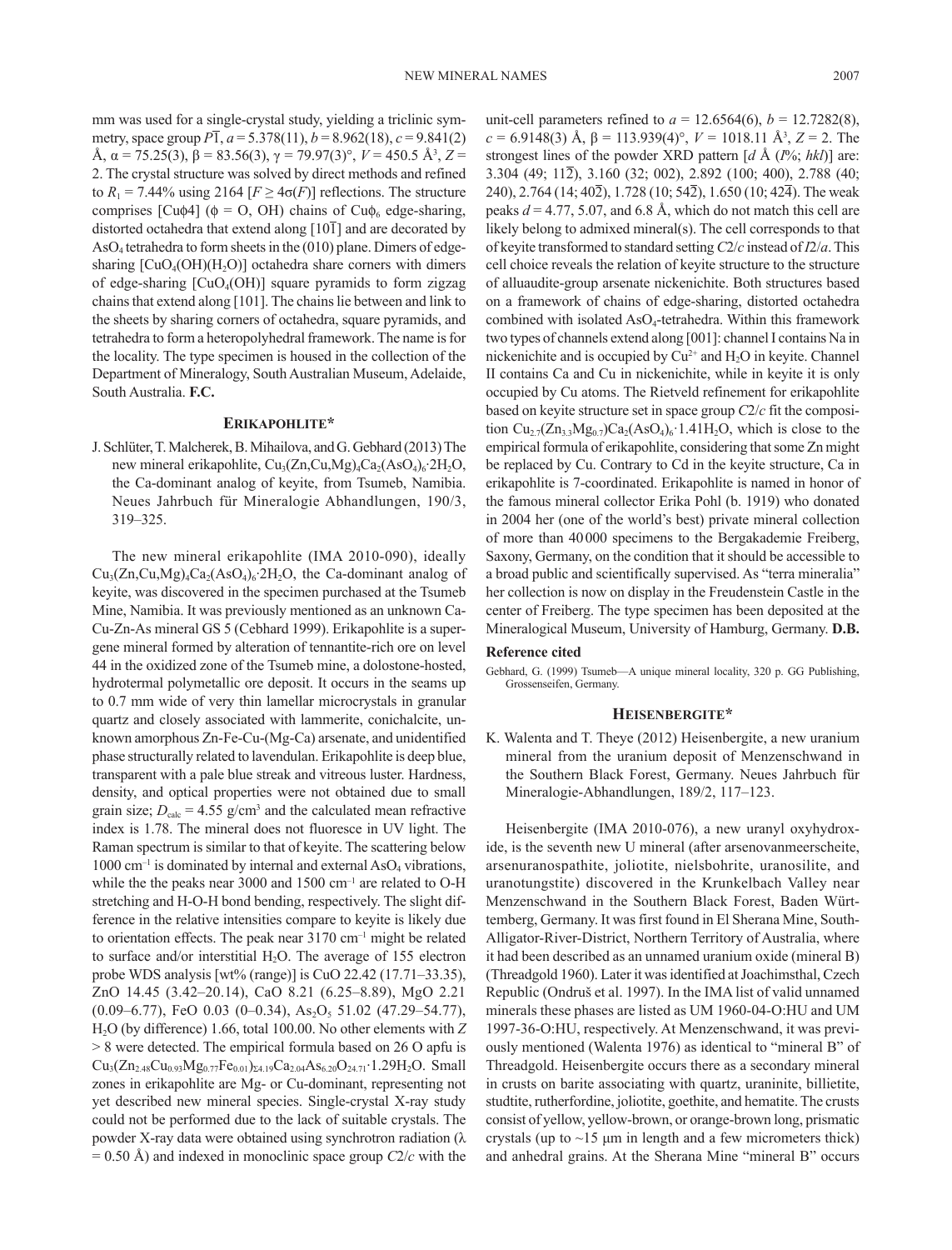in a deep yellow to golden yellow incrustation (crystals up to  $0.15 \times 0.001 - 0.002$  mm elongated parallel to **Z**) on uraninite, anglesite, and dumontite. In places, it is intimately intergrown with another yellow "mineral C" (Threadgold 1960) (probably paraschoepite). At Joachimsthal, heisenbergite forms thick, glassy orange-brown coatings up to 0.5 mm thick with indistinct fibrous structure and associated with uraninite, richetite, antlerite, zeunerite, metazeunerite, nováčekite, and langite (Ondruš et al. 1997). Heisenbergite is opaque to translucent, has yellow streak, vitreous luster, irregular fracture, and estimated Mohs hardness of  $\sim$ 2. Cleavage and parting were not observed. The density could not be measured;  $D_{\text{calc}} = 5.14$  g/cm<sup>3</sup>. It is non-fluorescent. The mineral is easily soluble in  $1:1$  HCl and  $1:1$  HNO<sub>3</sub>. In transmitted light the mineral is transparent (pleochroism not mentioned) with  $\alpha$  =1.733(3),  $\gamma$  = 1.800(5)°;  $\beta$  is close to  $\gamma$  (optically negative). 2*V* could not be measured. The crystals have positive elongation and straight extinction. Raman spectra of heisenbergite has similarity to those of schoepite, paraschoepite, and synthetic uranyl oxyhydroxides. Based on the interpretation of the IR spectrum of synthetic  $UO_3$  H<sub>2</sub>O the bands (cm<sup>-1</sup>) 338, 438, 538 assigned to ν(U-O) stretching vibrations; 247 to δ(U-O) bending; strong bands 742, 799, and 829 attributed to  $v_1$  symmetric stretching of the  $UO_2^{2+}$  group. The OH stretching vibrations of OH group or molecular water in the range of 3000–3500 cm–1 are present but weak to allow reliable attribution. On the basis of Raman spectral data it is suggested that two distinct type of coordination polyhedra for uranium are present in the heisenbergite structure. An average of 15 electron probe WDS analyses of heisenbergite  $[wt\%$  (range)] is:  $UO_3$  88.58 (85.81–90.94), PbO 1.31 (0.82–1.69), BaO 0.17 (0.06–0.30), CaO 0.13 (0.10–0.18), H2O (by difference) 9.81, total 100.00. The empirical formula based on 5 O atoms is  $U_{1.04}Pb_{0.02}Ca_{0.01}Ba_{0.01}H_{3.67}O_5$ . Idealized formula could be written as  $UO_2(OH)_2$  H<sub>2</sub>O, or  $UO_3$  2H<sub>2</sub>O. Chemical composition of heisenbergite is similar to those of schoepite  $UO_3$  2.25H<sub>2</sub>O, metaschoepite  $UO_3$  2H<sub>2</sub>O, and paulscherrerite  $UO<sub>2</sub>(OH)<sub>2</sub>$ . No crystals were found to be suitable for a singlecrystal study. The strongest lines of the X-ray powder diffraction pattern [*d* Å (*I*%; *hkl*)] are: 7.92 (10; 111), 7.25 (9; 002), 5.96 (4; 201), 3.57(7; 321), 3.27 (9; 322,400), 1.992 (4; 055,603). The dimensions of an orthorhombic unit cell derived from the powder data are: *a* = 13.10(1), *b* = 13.76(1), *c* = 14.50(1) Å, *V*  $= 2613, 7 \text{ Å}^3, Z = 24.$  Possible space groups are:  $P2_12_12_1, Pna2_1,$ *Pnma*. The mineral is named for the famous German physicist Werner Heisenberg (1901–1976). Type material is deposited at the Staatliches Museum für Naturkunde in Stuttgart. **D.B.**

#### **References cited**

- Ondruš, P., Veselovšký, F., Skála, R., Císařová, I., Hloušek, J., Frýda, J., Vavřín, I., Čejka, J., and Gabašová, A. (1997) New naturally occurring phases of secondary origin from Jachimov (Joachimsthal). Journal Czech Geological Society, 42, 77–107.
- Threadgold, I.M. (1960) The Mineral Composition of Some Uranium Ores from the South Alligator River Area, Northern Territory. CSIRO Mineragraphic Investigations Technical Paper No. 2, CSIRO, Melbourne.
- Walenta, K. (1976) Widenmannit und Joliotit, zwei neue Uranylkarbonatmineralien aus dem Schwarzwald. Schweizerische Mineralogische und Petrographische Mitteilungen 56, 167–185.

#### **Ianbruceite\***

M.A. Cooper, Y.A. Abdu, N.A. Ball, F.C. Hawthorne, M.E. Back, K.T. Tait, J. Schlüter, T. Malcherek, D. Pohl, and G. Gebhard (2012) Ianbruceite, ideally  $[Zn_2(OH)(H_2O)(AsO_4)](H_2O)_2$ , a new arsenate mineral from the Tsumeb mine, Otjikoto (Oshikoto) region, Namibia: description and crystal structure. Mineralogical Magazine, 76(5), 1119–1131.

Ianbruceite (IMA 2011-049), ideally  $[Zn_2(OH)(H_2O)(AsO_4)]$  $(H<sub>2</sub>O)<sub>2</sub>$ , is a new mineral from the Tsumeb mine, Otjikoto (Oshikoto) region, Namibia. It is named in honor of Ian Bruce (b. 1969) who significantly contributed to the mineral collections of museums worldwide and was a prime mover in the reopening of the Tsumeb mine for mineral collecting. It was mentioned earlier as a potential new species GS17 from "Zinc pocket" on the 44 level of Tsumeb mine (Gebhard 1999). Ianbruceite is a supergene mineral and was found in a specimen from the oxidation zone in association with coarse white leiteite, dark blue köttigite, and minor legrandite and adamite. The new mineral forms aggregates of thin flakes and tapered platy crystals up to 80 µm by a few micrometers thick, and rounded, ellipsoidal aggregates up to 0.5 mm. The dominant crystal forms are  $\{100\}$  and (prominent)  $\{011\}$ and  ${051}$ . Ianbruceite is sky blue to very pale blue with a white streak, vitreous luster, and perfect cleavage parallel to (100). No parting or twinning was observed, as well as no fluorescence under UV light. Ianbruceite is flexible and does not fracture but deforms plastically. Mohs hardness is 1, and  $D_{\text{calc}} = 3.197 \text{ g/cm}^3$ . Ianbruceite is optically biaxial (–),  $\alpha$  = 1.601(2),  $\beta$  = 1.660(2), and  $\gamma = 1.662(2)$ °;  $2V_{obs} = 18(2)$ °, and  $2V_{calc} = 20$ °;  $X \wedge \mathbf{a} = 12.0$ ° (in β obtuse), *Y* || **b**, *Z* ^ **c** = 4.7° (in β obtuse). It is non-pleochroic in the (100) plane; the dispersion is  $r < v$  weak. Raman spectrum shows the following bands (cm<sup>-1</sup>): a sharp peak at  $3600$  (an O-H stretch); a broad envelope centered on 3224 and weak shoulders at 3441 and 3224 ( $H<sub>2</sub>O$  stretching vibrations); a prominent peak at 840 ( $As<sup>5+</sup>-O$  stretching vibrations); peaks at 534, 448, and 420 [ $Zn-O$  stretching vibrations and bending vibrations of the  $(AsO<sub>4</sub>)$ ] groups], and a peak at 192 (lattice mode). The Fourier transform IR spectra contained the following features  $(cm<sup>-1</sup>)$ : a broad envelope centered at  $\sim$ 3000 and sharp peaks at  $\sim$ 1600 and  $\sim$ 1670 (H<sub>2</sub>O stretches and H-O-H bends; fine structures in the broad envelope around 3500 [the presence of (OH)]; strong peaks at 853, 838, 774, and 750 ( $As<sup>5+</sup>-O$  stretching vibrations); a weak shoulder at  $\sim$ 690 (As<sup>3+</sup>-O stretching vibration) and a weak shoulder at  $\sim$ 930  $[(As<sup>3+</sup>-O-H)$  bending vibration]. The average of 10 electron probe WDS analyses on ianbruceite gave [wt% (range)]:  $As<sub>2</sub>O<sub>5</sub> 36.27$  $(35.71-39.54)$ , As<sub>2</sub>O<sub>3</sub> 1.26 (by structure refinement), Al<sub>2</sub>O<sub>3</sub> 0.37 (0.17–0.90), ZnO 49.72 (48.28–51.52), MnO 0.32 (0.16–0.57), FeO 0.71 (0.53–1.05), K<sub>2</sub>O 0.25 (0.19–0.30), H<sub>2</sub>O 19.89 (by structure refinement), total 108.79 (high total value is due to  $H_2O$ loss under the electron beam). The formula calculated on the basis of 8.04 (O+OH+H<sub>2</sub>O) pfu is:  $K_{0.02}(Zn_{1.93}Fe_{0.03}^{2+}Al_{0.02}Mn_{0.01}^{2+})_{\Sigma1.99}$  $(OH)_{0.96}(H_2O)(As^{5+}O_4)[As^{3+}(OH)_2O]_{0.04}(H_2O)_{1.96}$ . The strongest lines of the X-ray powder diffraction patterns [*d* Å (*I*%; *hkl*)] are: 11.29 (100; 100), 2.922 (17; 130), 3.143 (15; 202), 3.744 (11; 300), 2.655 (9; 230), 1.598 (8; 152), 2.252 (7; 222). Ianbruceite is monoclinic, space group  $P2_1/c$ ,  $a = 11.793(2)$ ,  $b = 9.1138(14)$ , *c* = 10.3038(7) Å, β = 103.859(9)°, *V* = 712.3 Å3 , *Z* = 4. The crystal structure was solved by direct methods and refined to *R*<sup>1</sup> = 8.6%. In the crystal structure of ianbruceite, [5]-coordinated Zn triangular bipyramids share common (OH) vertices to form chains that extend in the **c** direction. These chains are decorated by Zn octahedra, each of which shares edges with adjacent Zn triangular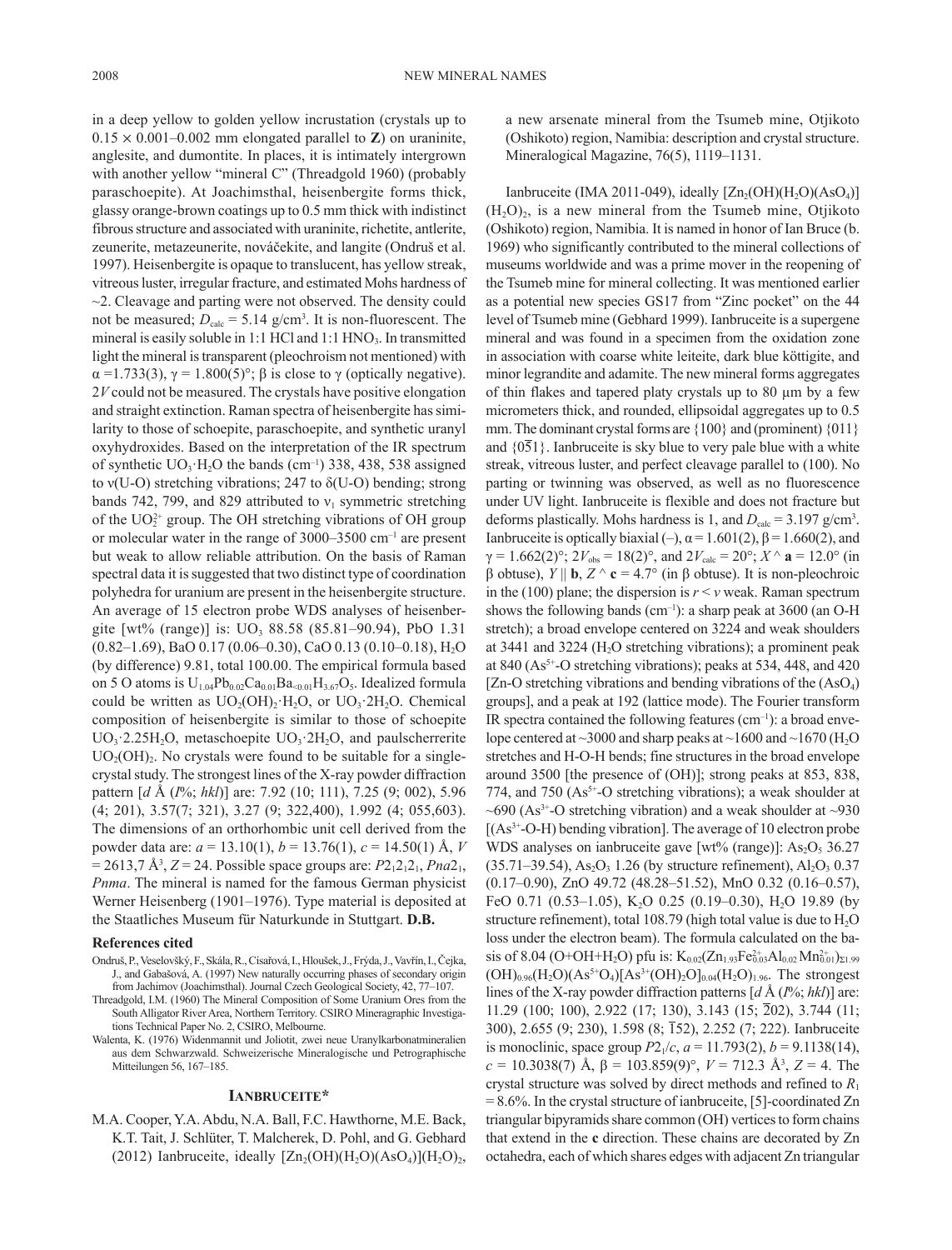bipyramids and form zigzag chains extending in the **c** direction. These  $[{}^{[5]}Zn^{[6]}Zn\varphi_7]$  chains are, in turn, linked in the **b** direction by sharing corners with  $(AsO<sub>4</sub>)$  tetrahedra to form sheets. Two of these sheets link by sharing edges between Zn octahedra and vertices between both Zn polyhedra and As tetrahedra to form a slab with a composition of  $[Zn_2(OH)(H_2O)(AsO_4)]$ . There are two positionally disordered  $(H<sub>2</sub>O)$  groups in the interstitial space between adjacent slabs. Ianbruceite is not isostructural with any other mineral. The holotype specimen is in the collection of the Department of Natural History, Royal Ontario Museum, Toronto, Canada, and holotype crystals are in the Mineralogical Museum of the University of Hamburg, Germany. **Yu.U.** 

#### **Reference cited**

Gebhard, G. (1999) Tsumeb—A unique mineral locality, 320 p. GG Publishing, Grossenseifen, Germany.

### **Innsbruckite\***

H. Krüger, P. Tropper, U. Haefeker, R. Kaindl, M. Tribus, V. Kahlenberg, C. Wikete, M.R. Fuchs, and V. Olieric (2014) Innsbruckite,  $Mn_{33}(Si_2O_5)_{14}(OH)_{38}$ —a new mineral from the Tyrol, Austria. Mineralogical Magazine, 78(7), 1613–1627.

Innsbruckite (IMA 2013-038), ideally  $\text{Mn}_{33}(\text{Si}_2\text{O}_5)_{14}(\text{OH})_{38}$ , is a new mineral discovered near Staffelsee (Geier) in the Navis valley, Tyrol, Austria. It was found at the interface between a serpentine body and cherts, in association with rhodochrosite, friedelite, tephroite, spessartine, calcite, apatite, and barite. The mineral was named after the locality as it was found 20 km southeast of Innsbruck, Austria. Innsbruckite occurs as thin platy by {001} crystals. These crystals appear as needle-like in thin section and are up to 150 µm long. The crystals are nearly colorless in transmitted light. Innsbruckite is optically biaxial (–), with a small 2*V* angle (no direct measurements were possible). Weak pleochroism was observed, and an average refractive index of 1.678 was calculated. The nanoindentation experiments identified an average Berkovich hardness of 7.9(5) GPa, corresponding to Mohs hardness of 6;  $D_{\text{calc}} = 3.191$  g/cm<sup>3</sup>. Other physical properties were not determined due to the small size of the crystallites. Raman spectrum of innsbruckite shows a group of 3 medium to strong peaks in the region 580–650 cm–1 (characteristic for innsbruckite), a sharp peak at  $1032 \text{ cm}^{-1}$ ; peaks above 900 and below 400 cm<sup>-1</sup> assigned to  $Si-O<sub>nb</sub>$  and lattice vibrations; a minimum of 7 partly overlapping peaks in the range of 550–730 cm–1 related to vibrations within tetrahedra and translations of Mn; and several sharp and intense peaks in the region between 3520 and 3700 cm–1 related to the different structural environments of the OH groups. The average of 5 electron probe WDS analyses on innsbruckite gave [wt% (range)]:  $SiO_2$  38.65 (38.08–38.96),  $Al_2O_3$  0.23 (0.16–0.19), FeO 0.32 (0.26–0.37), MnO 51.8 (51.21–52.17), MgO 1.20  $(1.12-1.30)$ , Cl 0.02  $(0.01-0.05)$ , H<sub>2</sub>O (by structure refinement) 7.91 (7.80–7.96), total 100.12. The formula calculated on the basis of 108 O pfu is:  $Mn_{31.58}Fe_{0.19}Mg_{1.29}Si_{27.82}Al_{0.20}O_{108}H_{37.97}$ . The crystal structure of innsbruckite was solved and refined to  $R_1 = 2.35\%$ . The mineral is monoclinic, *Cm*,  $a = 17.2760(19)$ ,  $b = 35.957(5)$ ,  $c = 7.2560(8)$  Å,  $\beta = 91.359(7)$ °,  $V = 4506.1$  Å<sup>3</sup>, and  $Z = 2$ . The crystal structure of innsbruckite is that of a single layer silicate and exhibits a previously unknown topology of the tetrahedral silicate sheet. These tetrahedral sheets consist of 8-, 6-, 5- and 4-membered

rings in the ratio 2:9:2:1. The silicate sheets alternate with sheets of edge-sharing Mn octahedra, with half of the tetrahedra pointing up and connecting to the upper octahedral sheet and half pointing down and connecting to the lower octahedral sheet. No other minerals or synthetic compounds have structures identical to that of innsbruckite. Holotype material is deposited in the collections of the Museum of Natural History in Vienna (Naturhistorisches Museum Wien), Austria. **Yu.U.**

### **Irinarassite\***

I.O. Galuskina, E.V. Galuskin, K. Prusik, V.M. Gazeev, N.N. Pertsev, and P. Dzierżanowski (2013) Irinarassite  $Ca<sub>3</sub>Sn<sub>2</sub>SiAl<sub>2</sub>O<sub>12</sub>$ —New garnet from the Upper Chegem Caldera, Northern Caucasus, Kabardino-Balkaria, Russia. Mineralogical Magazine, 77(6), 2857–2866.

Irinarassite (IMA 2010-073), ideally  $Ca<sub>3</sub>Sn<sub>2</sub>SiAl<sub>2</sub>O<sub>12</sub>$ , a new species belonging to the schorlomite group of the garnet supergroup was discovered in the metasomatically altered carbonatesilicate xenolith #7 in ignimbrites at 500 m from Vorlan Peak in the central part of the Upper Chegem Caldera, Northern Caucasus, Kabardino-Balkaria, Russia. Altered under sanidine facies conditions, xenoliths in the area between Vorlan and Lakargi mountains are the source of 5 other new garnet-supergroup species: bitikleite, dzhuluite, usturite, elbrusite, and toturite. Irinarassite occurs as small zones and irregular spots typically <10 μm in kimzeyite-kerimasite series garnet (rarely as 2–3 μm crystals) in the complex mixture of minerals (with lakargiite, tazheranite, baddeleyite, baghdadite, magnesioferrite) forming pseudomorphs up to 200 μm after zircon. Pseudomorphs located in a thin endoskarn zone at the immediate contact with unaltered ignimbrite. Larnite, cuspidine, rondorfite, As-bearing fluor- and hydroxylellestadite are the main minerals in this zone. Fluorite, rankinite, wollastonite, srebrodolskite, Th-perovskite, and thorianite are the minor or accessory minerals while secondary minerals represented by katoite-grossular, ettringite, hillebrandite, bultfonteinite, and unidentified Ca-hydrosilicates. Irinarassite is pale brown to yellow with an ashy-yellow streak. It has an irregular fracture and shows no cleavage. The density was not measured due to the small crystals size;  $D_{\text{calc}} = 4.301$  g/cm<sup>3</sup>. Irinarassite is optically isotropic, calculated refractive index is  $\sim$ 1.9. The Raman spectrum of irinarassite is close to those of kerimasite and other Zr-Sn-garnets of the schorlomite and bitikleite groups. Low intensities broad bands ( $cm^{-1}$ ) in 650–850 interval are related to symmetric stretching vibrations of the tetrahedra  $[ZO_4]$ : 730–750 for  $[Fe^{3+}O_4]$ , 750–780 for  $[TiO_4]$ , 780–800 for  $[AlO_4]$ , and >800 for  $[SiO<sub>4</sub>]$ . The band at 580–600 cm<sup>-1</sup> is attributed to asymmetric stretching vibrations of  $[Fe^{3+}O_4]$ . Large half-width of the strong band  $\sim$  500 cm<sup>-1</sup> (bending vibrations [ZO<sub>4</sub>]) reflects the contribution of tetrahedra occupied by different cations  $(Al, Sl, and Fe<sup>3+</sup>)$ . Band  $\sim$ 300 cm<sup>-1</sup> is related to bending vibrations (ZO<sub>4</sub>) and the band below 300 cm<sup>-1</sup> to translation motions of  $(ZO<sub>4</sub>)$  and Ca. The average of 7 electron probe analysis for the holotype specimen  $[wt\% (range)]$  is UO<sub>3</sub> 0.76 (0.66–0.85), Nb<sub>2</sub>O<sub>5</sub> 0.08 (0–0.13), Sb<sub>2</sub>O<sub>5</sub> 5.99 (5.42–6.81),  $SiO<sub>2</sub>$  4.19 (3.92–4.45),  $TiO<sub>2</sub>$  7.82 (7.28–8.34),  $ZrO$ , 7.90 (5.81–9.67), SnO, 23.96 (22.44–26.47), HfO, 0.20  $(0.15-0.25)$ , Al<sub>2</sub>O<sub>3</sub> 11.06 (10.62–11.49), Sc<sub>2</sub>O<sub>3</sub> 0,15 (0–0.32), Fe2O3 10.05 (8.39–11.37), CaO 36.02 (25.37–26.83), FeO 0.79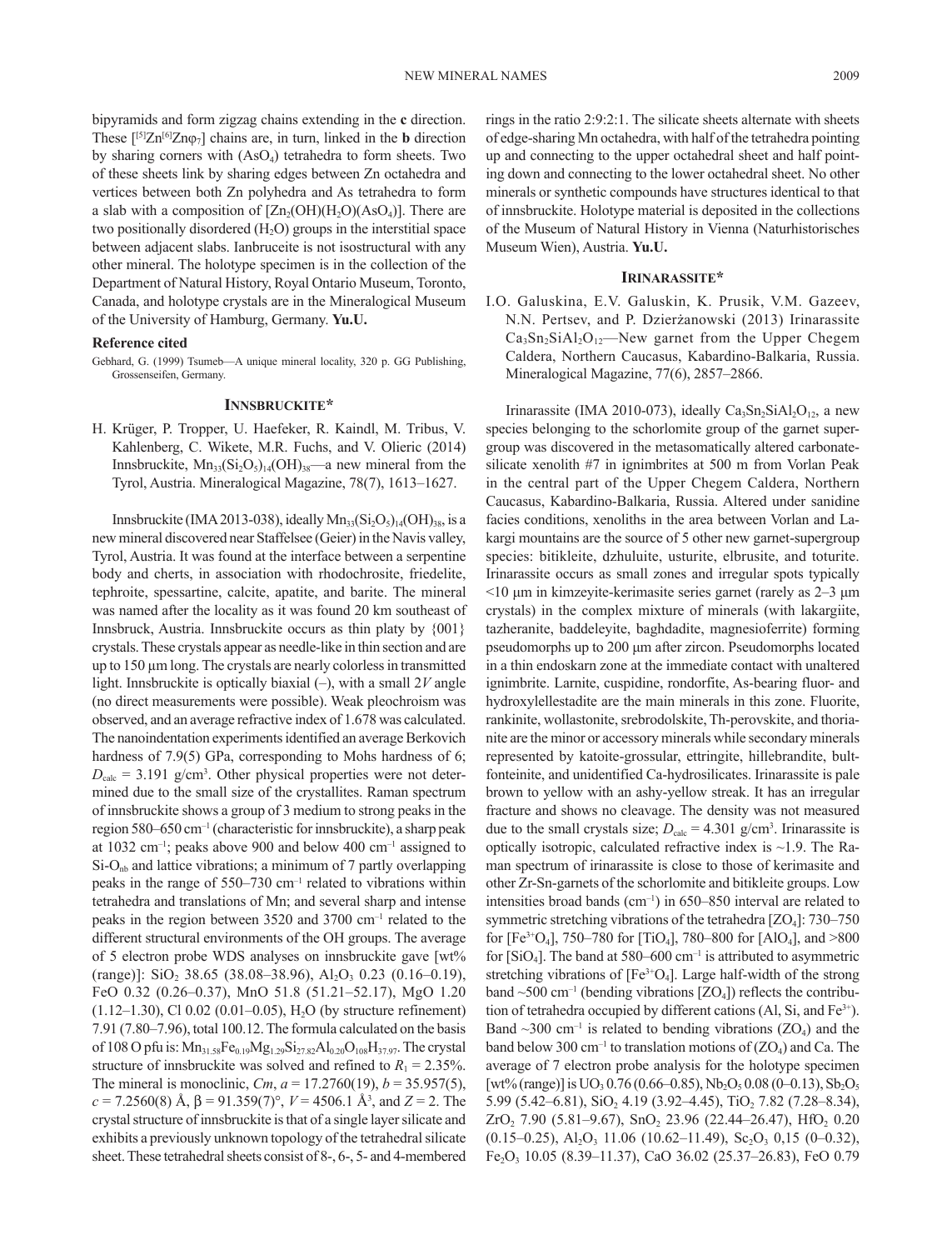(0–1.72); total 98.96. The empirical formula based on 12 O pfu is  $(Ca_{2.97}Fe_{0.03}^{2+})_{\Sigma_{3.00}}(Sn_{1.02}Zr_{0.41}Ti_{0.26}Sb_{0.24}^{5+}Fe_{0.03}^{2+}U_{0.02}^{6+}Sc_{0.01}Hf_{0.01})_{\Sigma_{2.00}}$  $(A1_{1.39}Fe_{0.80}^{3+}Si_{0.45}Ti_{0.36}^{4+})_{\Sigma_{3.00}O_{12}}$ . EBSD patterns of irinarassite are fitted to the garnet model with  $a = 12.50(3)$  Å, space group  $Ia\overline{3}d$ ,  $Z =$ 8. The strongest lines of the calculated XRD powder pattern [*d* Å (*I*%; *hkl*)] are: 4.419 (65; 220), 3.125 (60; 400), 2.795 (47; 420), 2.552 (88; 422), 1.976 (27; 620), 1.670 (100; 642). The mineral named in honor of Irina Teodorovna Rass, well-known specialist in the petrology, geochemistry of the D. Korzhinskii Laboratory of Metamorphism and Metasomatism, Institute of Geology of Ore Deposits, Petrography, Mineralogy and Geochemistry (IGEM), Russian Academy of Sciences, Moscow. The type material is deposited to the Fersman Mineralogical Museum of the Russian Academy of Sciences, Moscow, Russia. **D.B.**

### **Joteite\***

A.R. Kampf, S.J. Mills, R.M. Housley, G.R. Rossman, B.P. Nash, M. Dini, and R.A. Jenkins (2013) Joteite,  $Ca<sub>2</sub>CuAl[AsO<sub>4</sub>]$  $[AsO<sub>3</sub>(OH)]<sub>2</sub>(OH)<sub>2</sub>·5H<sub>2</sub>O$ , a new arsenate with a sheet structure and unconnected acid arsenate groups. Mineralogical Magazine, 77(6), 2811–2823.

Joteite (IMA 2012-091), ideally  $Ca_2CuAl[AsO<sub>4</sub>]$  $[AsO<sub>3</sub>(OH)]<sub>2</sub>(OH)<sub>2</sub>$ : 5H<sub>2</sub>O, is a new mineral from the Jote mine, Tierra Amarilla, Copiapó Province, Atacama, Chile. The mineral occurs in narrow seams and vugs in the oxidized upper portion of a hydrothermal sulfide vein hosted by volcanoclastic rocks. It is associated with conichalcite, mansfieldite, pharmacoalumite, pharmacosiderite, and scorodite. Joetite crystals occur as sky-blue to greenish-blue thin blades up to ~300 mm, flattened and twinned on  $\{001\}$ , and exhibiting forms  $\{001\}$ ,  $\{010\}$ ,  $\{1\overline{1}0\}$ ,  $\{2\overline{1}0\}$ , and {111}. Blades are commonly intergrown in wheat-sheaf-like bundles, less commonly in sprays, and sometimes aggregated as dense crusts and cavity linings. The mineral is transparent and has a very pale blue streak and vitreous luster. The estimated Mohs hardness is  $\sim$ 2–3.  $D_{\text{calc}}$  = 3.056 g/cm<sup>3</sup>. Optically, joteite is biaxial (-),  $\alpha$  = 1.634,  $\beta$  = 1.644, and  $\gamma$  = 1.651° (white light); 2*V*<sub>meas</sub> = 78(2)°,  $2V_{\text{calc}} = 79.4$ °;  $X \approx \mathbf{c}^*$ ;  $Y \approx \mathbf{b}^*$ ; dispersion is weak,  $r \le v$ . The pleochroism is *Z* (greenish blue)  $>$  *Y* (pale greenish blue)  $> X$  (colorless). Joteite is slowly soluble in cold, concentrated HCl. Raman spectrum shows the most conspicuous features in the 1500–100 cm<sup>-1</sup> region (cm<sup>-1</sup>): 849 and 861 (AsO<sub>4</sub>  $v_1$  lines), 725, 506, 461, 414, 384, 283, 162, 140, and 119. The 4000–2500 cm–1 region of the spectra shows a fairly sharp O-H stretching feature at 3429 cm–1 and much broader features centered at 3260, 3068, and  $\sim$ 2930 cm<sup>-1</sup>. Lower-energy features are consistent with hydrogen-bonded, acidic OH groups, such as those in  $AsO<sub>3</sub>(OH)$ tetrahedra. The average of electron probe WDS analysis [wt% (range)] is: CaO 17.12 (16.54–17.38), CuO 12.23 (11.13–13.05), Al<sub>2</sub>O<sub>3</sub> 9.07 (9.00–9.15), As<sub>2</sub>O<sub>5</sub> 50.83 (48.90–52.38), H<sub>2</sub>O (based on the structure) 19.78, total 109.03; the average values normalized to provide a total of 100 wt% (because joteite dehydrates rapidly under vacuum) are: CaO 15.70, CuO 11.22, Al<sub>2</sub>O<sub>3</sub> 8.32, As<sub>2</sub>O<sub>5</sub>  $46.62$ ,  $H<sub>2</sub>O$  18.14. The empirical formula calculated on the basis of 19 O pfu is  $Ca<sub>1.98</sub>Cu<sub>1.00</sub>Al<sub>1.15</sub>As<sub>2.87</sub>H<sub>14.24</sub>O<sub>19</sub>$ . The strongest lines of the X-ray powder diffraction pattern [*d* Å (*I*%; *hkl*)] are: 12.76 (100; 001), 5.009 (23; 020), 4.206 (26; 120,003,121), 3.92 (24;  $022,022,\overline{1}02$ , 3.40 (25;  $\overline{1}13$ ), 3.233 (19; 031,023,123,023), 2.97

 $(20; 132, 201)$ , and  $2.91$   $(15; 122, 113)$ . Unit-cell parameters refined from the powder data with whole-pattern fitting are:  $a = 6.044(3)$ ,  $b = 10.220(3)$ ,  $c = 12.898(3)$  Å,  $\alpha = 87.413(19)$ ,  $\beta = 78.463(15)$ ,  $\gamma$  $= 78.789(18)^\circ$ ,  $V = 765.6$  Å<sup>3</sup>. A crystal  $0.080 \times 0.050 \times 0.005$  mm was used for a single-crystal study, yielding a triclinic symmetry, space group  $\overline{PI}$ ,  $a = 6.0530(2)$ ,  $b = 10.2329(3)$ ,  $c = 12.9112(4)$ Å,  $\alpha$  = 87.413(19),  $\beta$  = 78.480(2),  $\gamma$  = 78.697(2)°,  $V$  = 768.40 Å<sup>3</sup>,  $Z = 2$ . The structure was solved by direct methods and refined to  $R_1 = 0.077$  using 6003 [ $F \geq 4\sigma(F)$ ] reflections. In the structure of joteite, AsO<sub>4</sub> and AsO<sub>3</sub>(OH) tetrahedra, AlO<sub>6</sub> octahedra and Cu<sup>2+</sup>O<sub>5</sub> square pyramids share corners to form sheets parallel to (001). In addition, seven- and eightfold-coordinated Ca polyhedra link to the periphery of the sheets yielding thick slabs. Between the slabs are unconnected  $AsO<sub>3</sub>(OH)$  tetrahedra, which link the slabs only via hydrogen bonding. One of the more interesting features of the structure is the unconnected  $AsO<sub>3</sub>(OH)$  tetrahedron, which is rare in arsenate (and phosphate) structures (present in arsenate rösslerite and the phosphates phosphorrösslerite and struvite). The new mineral is named joteite (*hou tei ait*) for the locality. The description of the new mineral was based upon 3 specimens, designated as cotypes and deposited in the Natural History Museum of Los Angeles County, Los Angeles, California, U.S.A., under catalog numbers 63592–63594. **F.C.**

### **Kudryavtsevaite\***

S. Anashkin, A. Bovkun, L. Bindi, V. Garanin, and Y. Litvin (2013) Kudryavtsevaite,  $Na<sub>3</sub>MgFe<sup>3+</sup>Ti<sub>4</sub>O<sub>12</sub>$ , a new kimberlitic mineral. Mineralogical Magazine, 77(3), 327–334.

Kudryavtsevaite (IMA 2012-078), ideally  $Na<sub>3</sub>MgFe<sup>3+</sup>Ti<sub>4</sub>O<sub>12</sub>$ , is a new mineral from the Orapa area, Botswana (21°18′S 25°24′E). The mineral was found in a kimberlite-hosted xenolith recovered from a drill-core sample (depth 138 m, pipe AK-8). The host kimberlite consist of serpentinized forsterite, phlogopite, Mgilmenite, Cr-diopside, and pyrope, cemented by fine-grained carbonate-serpentine aggregate. Secondary minerals in fractures in the Mg-ilmenite include kudryavtsevaite, freudenbergite, and ulvöspinel. Kudryavtsevaite is found in prismatic crystals up to 100 μm in size elongated by [010] clear of inclusion or intergrowths with other minerals. The new mineral is grayish black, opaque with a black streak and a vitreous luster, shows no cleavage and an uneven fracture. It is brittle with a Vickers hardness  $VHN<sub>100</sub> = 901$  $(876–925)$  kg/mm<sup>2</sup>, and Mohs hardness  $~6$ . The density was not measured;  $D_{\text{calc}} = 3.845 \text{ g/cm}^3$ . In reflected light kudryavtsevaite is dark gray, moderately bireflectant, and very weakly pleochroic, from dark gray to a slightly bluish gray. It is anisotropic with grayish-bluish rotation tints, and with no internal reflections and optical evidence of zonation. Reflectance values obtained for COM wavelengths [ $R_{\text{min}}$ ,  $R_{\text{max}}$ % (λ in nm)] in air are: 21.3, 25.4 (471.1); 20.6, 24.1 (548.3); 20.0, 23.5 (586.6); and 19.1, 22.4 (652.3). A Raman spectrum has no peak in the 3300–3900 cm–1 region considering the absence of  $H<sub>2</sub>O/OH$  and all iron as trivalent. The average of 12 electron probe WDS analyses gives [wt% (range)]: Na2O 16.46 (16.32–16.41), CaO 1.01 (0.85–1.23), MgO 5.31  $(4.98-5.56)$ , Fe<sub>2</sub>O<sub>3</sub> 22.24 (22.01–22.74), Cr<sub>2</sub>O<sub>3</sub> 1.05 (0.80–1.23), Al<sub>2</sub>O<sub>3</sub> 0.03 (0.00–0.06), TiO<sub>2</sub> 53.81 (52.79–54.11), total 99.91. The empirical formula based on 12 O atoms is  $(Na<sub>2.89</sub>Ca<sub>0.10</sub>)<sub>52.99</sub>$  $(Ti_{3.67}Fe_{1.52}^{3+}Mg_{0.72}Cr_{0.08})_{\Sigma 5.99}O_{12}$ . The strongest lines in the X-ray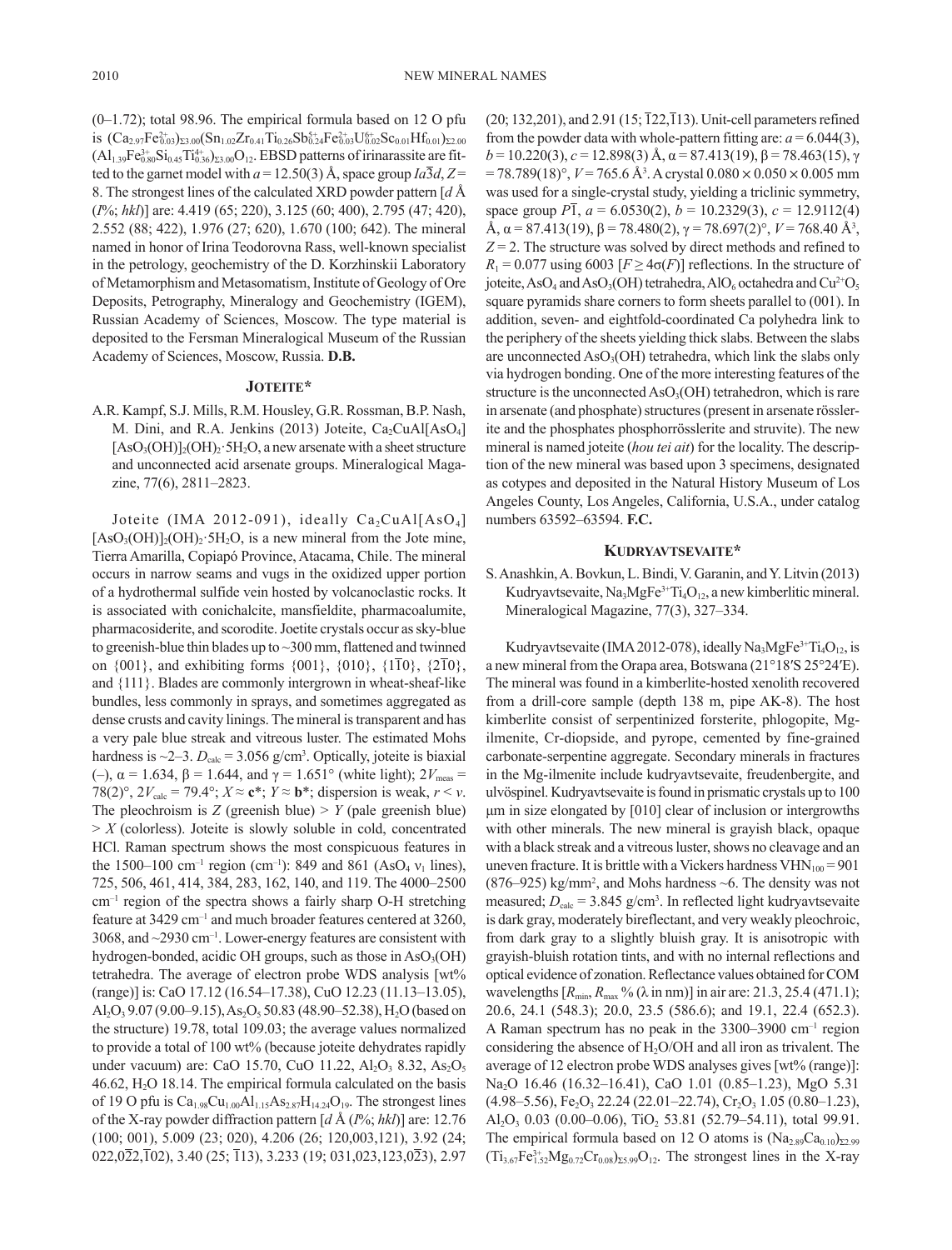powder-diffraction pattern [*d* Å (*I*%; *hkl*)] are: 7.17 (100; 301), 4.84 (70; 302), 2.973 (35; 901), 2.841 (50; 004), 2.706 (50; 902), 2.541 (50; 312), 2.450 (70; 611), and 2.296 (45; 612). The unit-cell parameters refined from the powder data are:  $a = 27.701(1)$ ,  $b =$ 2.9879(1), *c* = 11.3562(4) Å, and *V* = 939.92 Å3 . Single-crystal X-ray diffraction data collected on a crystal of size  $70 \times 80 \times 95$ μm refined to *R*<sub>1</sub> = 0.0168 for 819 unique reflections with *I* ≥ 4 $σ$ (*I*) shows kudryavtsevaite is orthorhombic, space group *Pnma*, with *a* = 27.714(1), *b* = 2.9881(3), *c* = 11.3564(6) Å, *V* = 940.5 Å3 , and  $Z = 4$ . The structure of kudryavtsevaite consists of edge- and corner-sharing chains of Mg, Fe<sup>3+</sup>, and Ti octahedra running along the **b** axis, with octahedrally coordinated Na filling the tunnels formed by these chains. The mineral was named in honor of Galina Kudryavtseva (1947–2006), a well-known Russian mineralogist and founder of the Diamond Mineralogy Laboratory and scientific school for investigation of diamond mineralogy and geochemistry at the Lomonosov State University in Moscow, Russia. The holotype material is deposited in the Museo di Storia Naturale, Università degli Studi di Firenze, Italy. **O.C.G.**

#### **Manganoblödite\*, Cobaltoblödite\***

A.V. Kasatkin, F. Nestola, J. Plášil, J. Marty, D.I. Belakovskiy, A.A. Agakhanov, S.J. Mills, D. Pedron, A. Lanza, M. Favaro, S. Bianchin, I.S. Lykova, V. Goliáš, and W.D. Birch (2013) Manganoblödite,  $Na<sub>2</sub>Mn(SO<sub>4</sub>)<sub>2</sub>·4H<sub>2</sub>O$ , and cobaltoblödite,  $Na_2Co(SO_4)$ , 4H<sub>2</sub>O: Two new members of the blödite group from the Blue Lizard mine, San Juan County, Utah, USA. Mineralogical Magazine, 77(3), 367–383.

Manganoblödite (IMA 2012-029), ideally Na<sub>2</sub>Mn(SO<sub>4</sub>)<sub>2</sub>·4H<sub>2</sub>O, and cobaltoblödite (IMA 2012-059), ideally  $\text{Na}_2\text{Co}(\text{SO}_4)_2$  4H<sub>2</sub>O, were found at the Blue Lizard mine, San Juan County, Utah, U.S.A. The new minerals occur as intimate intergrowths with Mn-Co-Ni-bearing blödite in direct association with chalcanthite, gypsum, johannite, sideronatrite, quartz, and feldspar, with nearby minerals including atacamite, baryte, bornite, brochantite, chalcopyrite, copiapite, covellite, cyanotrichite, ferrinatrite, halotrichite, metavoltine, natrozippeite, pseudojohannite, pyrite, römerite, rhomboclase, tamarugite, uraninite, and several new uranyl sulfates. The new minerals found in encrustations and efflorescences on the walls of abundant underground mine and related to postmining (after 1978) oxidation of primary U ores hosted by sandstones and containing pyrite, chalcopyrite, bornite, and other sulfides. Both new minerals occur as aggregates of anhedral grains up to 60 μm (manganoblödite) and 200 μm (cobaltoblödite) in size forming thin crusts covering areas up to  $2 \times 2$  cm on the surface of other sulfates. A second occurrence of manganoblödite was found among an assemblage of post-mine manganese sulfates forming encrustations on the wall of an adit of the abandoned Womobi mine, near Thologolong, in northern Victoria, Australia. Manganoblödite and cobaltoblödite are transparent and colorless in single grains, reddish-pink in aggregates and crusts, have a white streak, vitreous luster, are brittle, have uneven fracture, show no obvious parting or cleavage. Mohs hardness is  $2\frac{1}{2}$ .  $D_{\text{meas}} = 2.25(2)$ and  $D_{\text{calc}} = 2.338$  g/cm<sup>3</sup> for manganoblödite, and  $D_{\text{meas}} = 2.29(2)$ and  $D_{\text{calc}} = 2.347$  g/cm<sup>3</sup> for cobaltoblödite. The minerals are not fluorescent in ultraviolet radiation or in cathode rays. Both species are colorless in transmitted light and non-pleochroic, both are biaxial (–), with  $\alpha = 1.493(2)$ ,  $\beta = 1.498(2)$ ,  $\gamma = 1.501(2)$ °,  $2V_{\text{meas}} = 80(10)^\circ$ , and  $2V_{\text{calc}} = 75^\circ$  for manganoblödite, and  $\alpha =$ 1.498(2),  $β = 1.503(2)$ ,  $γ = 1.505(2)$ ,  $2V_{meas} = 70(10)°$ , and  $2V_{calc}$  $= 64^{\circ}$  for cobaltoblödite. Both minerals show weak dispersion,  $r > v$ . The main absorption bands of the IR spectrum of cobaltoblödite (cm<sup>-1</sup>) are: 668 [antisymmetric bending of  $(SO<sub>4</sub>)<sup>2</sup>$ ], 969, 1096, and 1187 [symmetric and antisymmetric stretching of  $(SO<sub>4</sub>)<sup>2–</sup>$ ], 1373 and 1463 (lower-frequency combinations of  $(SO<sub>4</sub>)<sup>2–</sup>$ ], 1618 and 1685 (H<sub>2</sub>O bending), 3245, 3404, 3490, and 3556 (symmetric and antisymmetric stretching of  $H_2O$ ). The average of 5 electron probe EDS analyses for manganoblödite gives [wt% (range)]:  $Na<sub>2</sub>O$  16.94 (16.04–17.40), MgO 3.29 (2.11–4.54), MnO 8.80 (7.93–10.18), CoO 2.96 (1.87–3.94), NiO 1.34 (0.81–1.83), SO<sub>3</sub> 45.39 (43.16–47.82), H<sub>2</sub>O (calc. by stoichiometry) 20.14, total 98.86. The empirical formula based on 12 O apfu is  $Na<sub>1.96</sub>(Mn<sub>0.44</sub>Mg<sub>0.29</sub>Co<sub>0.14</sub>Ni<sub>0.06</sub>)<sub>20.93</sub>S<sub>2.03</sub>O<sub>8</sub>·4H<sub>2</sub>O.$ The average of 5 electron probe EDS analyses for cobaltoblödite gives [wt% (range)]: Na2O 17.00 (16.69–17.33), MgO 3.42 (3.30–3.80), MnO 3.38 (3.09–4.39), CoO 7.68 (7.19–8.12), NiO 2.53 (2.13–2.82), SO<sub>3</sub> 45.41 (44.85–51.21), H<sub>2</sub>O (calc. by stoichiometry) 20.20, total 99.63. The empirical formula based on 12 O apfu is  $Na<sub>1.96</sub>(Co<sub>0.36</sub>Mg<sub>0.30</sub>Mn<sub>0.17</sub>Ni<sub>0.12</sub>)<sub>20.95</sub>S<sub>2.02</sub>O<sub>8</sub>·4H<sub>2</sub>O.$ The strongest lines in the X-ray powder-diffraction pattern [*d* Å (*I*%; *hkl*)] are: 4.556 (70; 210,011), 4.266 (45; 201), 3.791 (26;  $\overline{2}11$ , 3.338 (21; 310), 3.291 (100; 220,021), 3.256 (67; 211, $\overline{1}21$ ), 2.968 (22;  $\overline{2}21$ ), 2.647 (24;  $\overline{4}01$ ) for manganoblödite, and 4.551 (80; 210,011), 4.269 (50; 201), 3.795 (18; 211), 3.339 (43; 310), 3.29 (100; 220,021), 3.258 (58; 211,121), 2.644 (21; 401), 2.296  $(22; 722)$  for cobaltoblödite. The unit-cell parameters refined from powder-diffraction data are:  $a = 11.131(3)$ ,  $b = 8.266(2)$ ,  $c =$ 5.540(1) Å,  $\beta$  = 100.56(2)°, and *V* = 501.0 Å<sup>3</sup> for manganoblödite and  $a = 11.140(3)$ ,  $b = 8.261(2)$ ,  $c = 5.544(1)$  Å,  $\beta = 100.62(2)$ °, and  $V = 500.3$  Å<sup>3</sup> for cobaltoblödite. Single-crystal X-ray diffraction data collected on manganoblödite crystal of size 60  $\times$  $50 \times 30$  μm [refined to  $R_1 = 0.0459$  for 1115 unique reflections with  $I \ge 4\sigma(I)$ ] and on cobaltoblödite crystal of size  $120 \times 50 \times$ 40  $\mu$ m [refined to  $R_1$  = 0.339 for 1214 unique reflections with  $I \geq 4\sigma(I)$ ] show that both minerals are monoclinic, space group *P*2<sub>1</sub>/*a*, with *a* = 11.137(2), *b* = 8.279(1), *c* = 5.5381(9) Å,  $\beta$  = 100.42(1)°,  $V = 502.20$  Å<sup>3</sup>, and  $Z = 2$  (manganoblödite), and *a*  $= 11.147(1), b = 8.268(1), c = 5.5396(7)$  Å,  $\beta = 100.517(11)^\circ$ , *V*  $=$  501.97 Å<sup>3</sup>, and  $Z = 2$  (cobaltoblödite). The new minerals are isostructural with other members of the blödite group, which consists of sheets of  $M^{2+}$  and Na octahedra that are parallel to the **a-b** plane and interconnected by SO<sub>4</sub> tetrahedra. The names of the new minerals reflect their chemical composition and relationship to blödite, with which they form a solid solution. A cotype specimens of manganoblödite and cobaltoblödite are deposited in the collections of the Fersman Mineralogical Museum of the Russian Academy of Sciences, Moscow, and in the collections of Museum Victoria, Melbourne, Australia. **O.C.G.**

#### **Minohlite\***

M. Ohnishi, N. Shimobayashi, D. Nishio-Hamane, K. Shinoda, K. Momma, and T. Ikeda (2013) Minohlite, a new copper-zinc sulfate mineral from Minoh, Osaka, Japan. Mineralogical Magazine, 77(3), 335–342.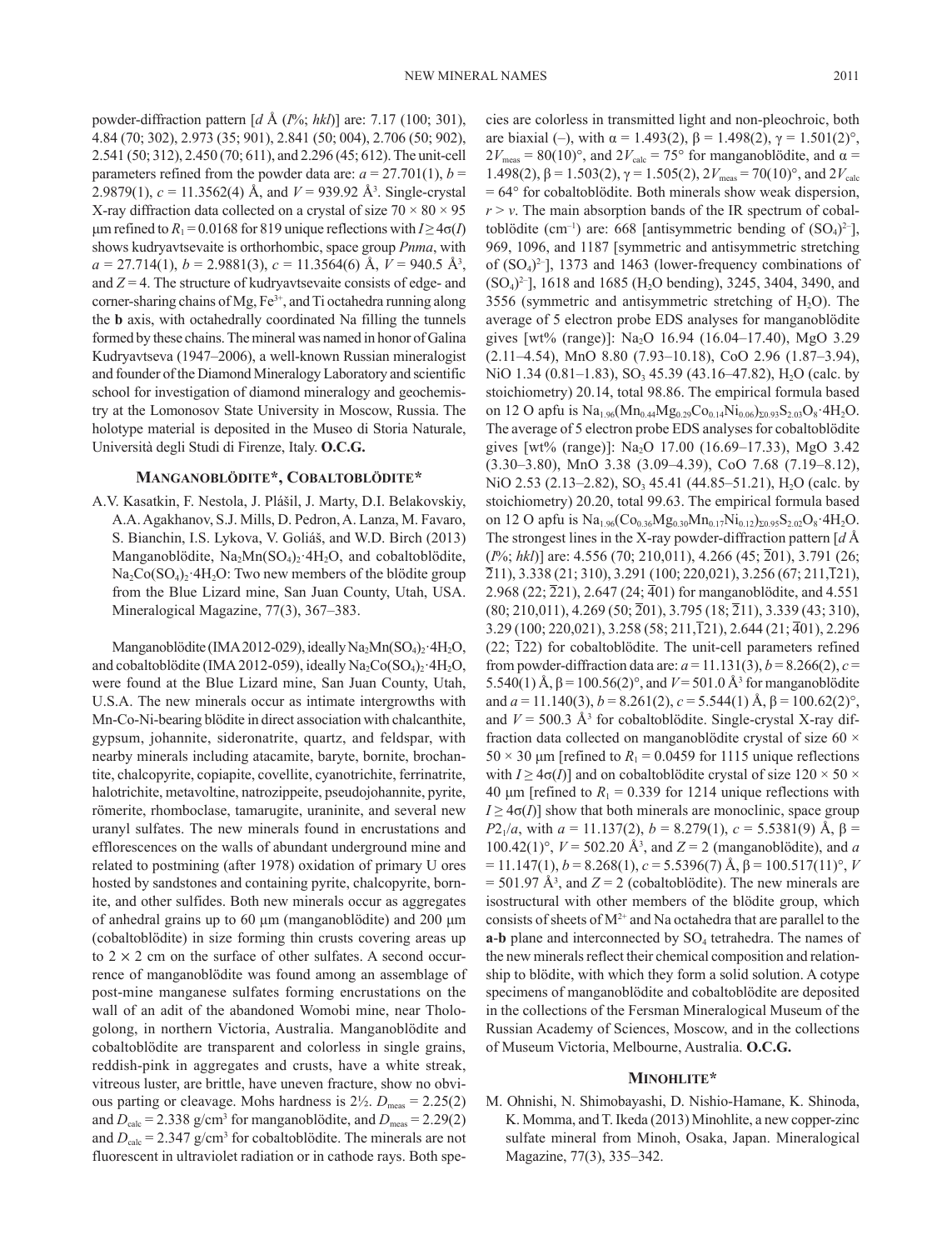Minohlite (IMA 2012-035), ideally  $(Cu,Zn)_{7} (SO_4)_2 (OH)_{10}$  8H<sub>2</sub>O, was found in the oxidized zone of the Hirao mine at Minoh (Minoo) City, Osaka Prefecture, Japan. The mineral occurs in cracks of altered shale as rosette aggregates up to 100 μm in diameter composed of hexagonal platy crystals up to  $50 \times 10$  μm. The new mineral may have formed as a secondary mineral deposited from underground water containing  $Cu^{2+}$ ,  $Zn^{2+}$ , and  $SO_4^{2-}$  ions derived from the dissolution of chalcopyrite and sphalerite. Minohlite is found in association with chamosite, muscovite, smithsonite, serpierite, ramsbeckite, limonite, and chalcopyrite. The mineral is bluish-green with a pale green streak, is transparent with a pearly to vitreous luster, has brittle tenacity, perfect cleavage on {001}, and a Mohs hardness  $\leq 2$ .  $D_{\text{meas}} = 3.39$  g/cm<sup>3</sup> (crystal could not perfectly be separated from smithsonite);  $D_{\text{calc}} = 3.28 \text{ g/cm}^3$ . The mineral is easily soluble in dilute hydrochloric acid. It is not fluorescent under UV light, is optically anisotropic and moderate birefringent with no pleochroism (no other optical data provided). The main absorption bands of IR spectrum (cm<sup>-1</sup>, w = weak, s = strong) are:  $3422s$ (O-H stretching vibrations), 1636w (H-O-H bending vibration), 1119s and 1031s (SO<sub>4</sub> stretching vibrations), 609s and 477s (SO<sub>4</sub> bending vibrations). The average of 5 electron probe WDS analyses gives [wt% (range)]: CuO 37.18 (34.39–41.46), ZnO 21.08  $(17.38-25.11)$ , FeO 0.49  $(0.37-0.67)$ , SO<sub>3</sub> 16.78  $(16.46-16.98)$ ,  $SiO<sub>2</sub> 0.44 (0.20–0.86)$ , and H<sub>2</sub>O 24.03 (by difference), total 100.00. The empirical formula based on  $Cu + Zn + Fe + S + Si = 9$  apfu is  $(Cu_{4.43}Zn_{2.45}Fe_{0.06})_{26.94}[(SO_4)_{1.99}(SiO_4)_{0.07}]_{22.06}(OH)_{9.64}\cdot7.81H_2O$ . The strongest lines in the X-ray powder-diffraction pattern [*d* Å (*I*%; *hkl*)] are: 8.138 (20; 001), 4.128 (24; 110), 2.702 (100; 120), 2.564 (76; 121), 1.560 (43; 140), and 1.532 (24; 141). Based on the X-ray powder diffraction pattern, minohlite has hexagonal (or trigonal) symmetry with unit-cell parameters  $a = 8.2535(11)$ ,  $c = 8.1352(17)$ Å,  $V = 479.93$  Å<sup>3</sup>, and  $Z = 1$ . Possible space groups are P6,  $P\overline{6}$ , *P*6/*m*, *P*622, *P*6*mm*, *P*62*m*, and *P*6/*mmm* (or *P*3, *P*3, *P*321, *P*3*m*1,  $P\overline{3}m1, P312, P31m,$  and  $P\overline{3}1m$ ). A single-crystal X-ray diffraction experiment was not possible due to small crystal size. Minohlite is a copper-zinc sulfate mineral related to schulenbergite, whose structure contains brucite-like layers of edge-sharing (predominantly  $CuO<sub>6</sub>$ ) octahedra oriented parallel to the (001) plane and connected to the corner of  $SO_4$  tetrahedra. The mineral is named after its type locality, Minoh City. Type specimens of minohlite are deposited in the collections of the National Museum of Nature and Science, Tsukuba, Japan, and the Kyoto University Museum, Kyoto, Japan. **O.C.G.** 

### **Nioboholtite\*, Titanoholtite\*, Szklaryite\***

A. Pieczka, R.J. Evans, E.S. Grew, L.A. Groat, C. Ma, and G.R. Rossman (2013) The dumortierite supergroup. II. Three new minerals from the Szklary pegmatite, SW Poland: Nioboholtite,  $(Nb_{0.6}\Box_{0.4})$ Al<sub>6</sub>BSi<sub>3</sub>O<sub>18</sub>, titanoholtite,  $(Ti_{0.75}\Box_{0.25})$ Al<sub>6</sub>BSi<sub>3</sub>O<sub>18</sub>, and szklaryite,  $\Box$ Al<sub>6</sub>BAs<sup>3+</sup>O<sub>15</sub>. Mineralogical Magazine, 77(6), 2841–2856.

The new minerals of the dumortierite supergroup, nioboholtite, titanoholtite (IMA 2012-068, 069), the new members of the holtite group and szklaryite (IMA 2012-070), the first representative of a potential new group, were discovered in the dike of a complex zoned granitic pegmatite in the Szklary serpentinite massif, ~60 km south of Wroclaw, Lower Silesia, Poland. The Szklary

dike,  $\sim$ 1 m thick, is exposed in one of the open pits of the abandoned Marta Mine, which was worked for silicate nickel ores. The magma that formed the pegmatite is supposedly derived from the anatexis of the sedimentary rocks of the nearby Sowie Mountains during an uplift ~374–380 Ma ago. The reaction between melt and host rocks resulted in the loss of  $SiO<sub>2</sub>$  and gain of  $Al<sub>2</sub>O<sub>3</sub>$  by the melt, favoring the crystallization of Al-bearing minerals. All new minerals along with holtite, As- and Sb-dumortierite, and stibiocolumbite form small aggregates up to a few millimeters in the microclinequartz-muscovite matrix of the coarse crystalline internal zone of the pegmatite. Other associated minerals include albite; tourmaline of the schorl-dravite series; clinochlore; cordierite; spessartine; chrysoberyl; zircon; monazite-(Ce); cheralite; xenotime-(Y); Mnrich fluor-, hydroxyl-, and chlorapatite; beusite; columbite-(Fe); columbite-(Mn); tantalite-(Mn); stibiocolumbite; fersmite; minerals of the pyrochlore, microlite, and betafite groups; hollandite; romanèchite; coronadite; ranciéite; ernienickelite; uraninite; thorutite; native Sb, As, Bi and Au; stibarsen; paradocrasite; pollucite; natrophilite; purpurite; alluaudite; gorceixite; plumbogummite; phosphohedyphane; mitridatite; saponite; nontronite; and a few unnamed minerals. Nioboholtite mostly forms rims up to 10 μm around holtite cores. As exceptions, it occurs in the outer zones of cores of zoned As- and Sb-dumortierite crystals. Titanoholtite forms patches up to 10 μm across in the holtite cores and streaks up to 5 μm wide in holtite or near its boundaries with the nioboholtite rims. Szklaryite is found as a single patch  $\sim$ 2  $\mu$ m in size in As- and Sb- bearing dumortierite grain 15 μm across, enclosed in quartz. Due to the size of crystals a limited set of physical properties was obtained only for nioboholtite, which is creamy-white to brownish yellow or gray-yellow, translucent, with a white streak. It is optically biaxial (–),  $\alpha$  = 1.740–1.747, β and  $\gamma$  ~ 1.76°;  $D_{\text{calc}}$  = 3.72  $g/cm<sup>3</sup>$ . For titanoholtite and szklaryite  $D_{calc} = 3.66$  and 3.71  $g/cm<sup>3</sup>$ . Micro-Raman spectroscopy data were obtained for nioboholtite and titanoholtite, the spectra of which show a similarity to that of the dumortierite standard from Dehesa, California, but shifted in positions and intensity ratios. The more prominent Raman bands of titanoholtite are at 211, 286, 362, 407, 466, 507, 561, 624, 885, 935, and 1055 cm<sup>-1</sup> with no features in 3200–3600 cm<sup>-1</sup> OH region. The average electron probe WDS analyses for representative compositions of nioboholtite, titanoholtite, and szklaryite, respectively [wt% (St.dev.)] are:  $P_2O_5$  0.26(7), 0.01(1), 0.62(15); Nb<sub>2</sub>O<sub>5</sub> 5.21(16), 0.64(16), 0.22(6); Ta<sub>2</sub>O<sub>5</sub> 0.66(13), 1.07(36), n.d.; SiO<sub>2</sub> 18.68(13), 21.92(23), 12.71(32); TiO<sub>2</sub> 0.11(3), 4.08(24), 0.26(2);  $B_2O_3$  4.91(38), 4.64(32), 5.44(8); Al<sub>2</sub>O<sub>3</sub> 49.74(19), 50.13(25),  $50.74(11)$ ; As<sub>2</sub>O<sub>3</sub> 5.92(30), 2.22(8), 16.39(65); Sb<sub>2</sub>O<sub>3</sub> 10.81(16), 11.47(19), 10.49(36); FeO 0.51(9), 0.16(18), 0.18(6) (assuming all Fe is Fe<sup>2+</sup>); H<sub>2</sub>O (calculated based on OH charge balance) 0.05, 0, 0; total 96.86, 96.34, 97.05. The low totals could be due to infiltration of epoxy between the very fine fibers, compositional difference of standards used, and possible  $H_2O$  presence. The empirical formulas based on the classification of the dumortierite supergroup (Pieczka et al. 2013) and calculated on the basis of O=18–As–Sb are:  $\{(\text{Nb}_{0.26}\text{Ta}_{0.02}\square_{0.18})(\text{Al}_{0.27}\text{Fe}_{0.05}\text{Ti}_{0.01})\square_{0.21}\}_{\Sigma1.00}$  $\mathrm{Al}_{6}\mathrm{B}_{0.92}\{\mathrm{Si}_{2.03}\mathrm{P}_{0.02}(\mathrm{Sb}_{0.48}\mathrm{As}_{0.39}\mathrm{Al}_{0.07})\}_{\Sigma3.00}(\mathrm{O}_{17.09}\mathrm{OH}_{0.04}\square_{0.87})_{\Sigma18.00}$ with an ideal nioboholtite end-member formula ( $Nb_{0.6}\square_{0.4}$ )  $\text{Al}_6\text{BSi}_3\text{O}_{18}$ ; { $\text{(Ti}_{0.32}\text{Nb}_{0.03}\text{Ta}_{0.03}\square_{0.10})(\text{Al}_{0.35}\text{Ti}_{0.01}\text{Fe}_{0.01})\square_{0.15}\}_{\Sigma1.00}$  $\text{Al}_6\text{B}_{0.86}\{\text{Si}_{2.36}(\text{Sb}_{0.51}\text{As}_{0.14})\}_{\Sigma_{3.01}}(\text{O}_{17.35}\square_{0.65})_{\Sigma_{18.00}}$  with an ideal titanoholtite end-member formula  $(Ti_{0.75}\Box_{0.25})A1_6BSi_3O_{18}$  and